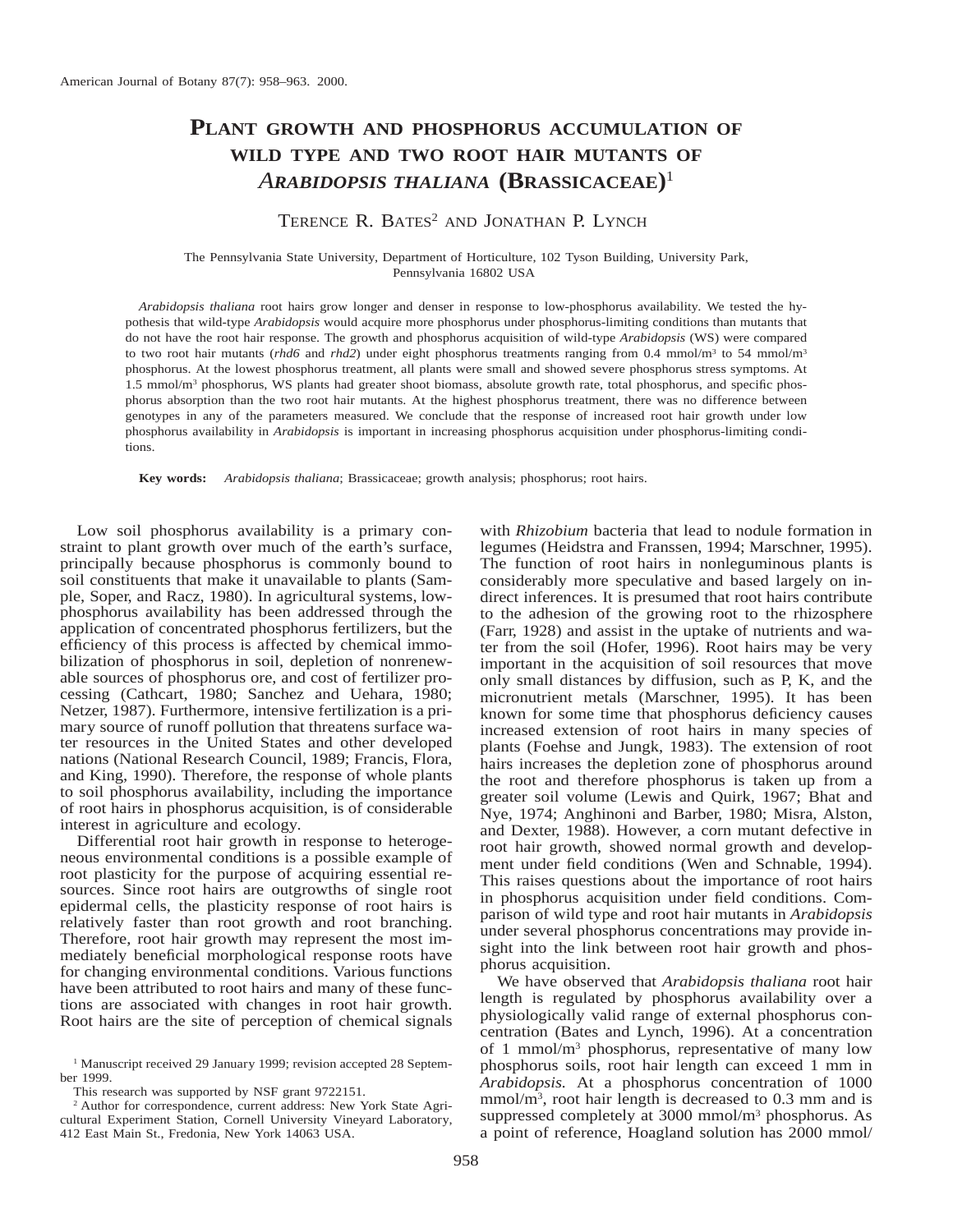m3 phosphorus. Low phosphorus increases final hair length by increasing both the rate and duration of hair elongation, which suggests that phosphorus stress accelerates and prolongs metabolic activity in elongating hairs. In addition, the root hair/phosphorus response is a localized cellular response and is specific for phosphorus (Bates and Lynch, 1996).

Several root hair mutants of *Arabidopsis* are available (Aeschbacher, Schiefelbein, and Benfey, 1994; Benfey and Schiefelbein, 1994). The *rhd2* mutant forms root hair initials but is defective in root hair elongation (Schiefelbein and Somerville, 1990). The *rhd6* mutant has decreased root hair density (Masucci and Schiefelbein, 1994).

The objective of this research was to test the hypothesis that plants with the root hair response would acquire more phosphorus than mutants without the root hair response under phosphorus-limiting conditions. A second objective was to show that wild-type root hairs are short at high-phosphorus availability because root hairs are unimportant in phosphorus acquisition under high-phosphorus conditions. *Arabidopsis* plants with different root hair phenotypes (wild type [WS], *rhd6,* and *rhd2*) were compared at a range of phosphorus availabilities from deficient to excessive for biomass, growth rate, and phosphorus acquisition.

# MATERIALS AND METHODS

*Plant material*—*Arabidopsis thaliana* L. (Heynh) wild type (WS), *rhd6,* and *rhd2* mutants were obtained from the Ohio State University *Arabidopsis* Biological Resource Center. The *rhd6* and *rhd2* mutant lines are from the WS ecotype with phenotypic defects in root hair density (*rhd6*) or root hair elongation (*rhd2*) (Schiefelbein and Somerville, 1990; Masucci and Schiefelbein, 1994).

*Growth conditions*—The experimental design consisted of three *Arabidopsis* genotypes (WS, *rhd6,* and *rhd2*), eight phosphorus treatments, six harvests, and five replicates. At the start of the experiment, nine seeds of a single genotype were evenly spaced in 10-cm plastic containers and randomly placed in the greenhouse. After seed emergence, the number of plants in one container was thinned to six. The 3 genotype  $\times$  8 phosphorus treatments  $\times$  5 replicates yielded a total of 120 containers with six plants in a pot. Each week of the experiment, one plant from each pot was destructively harvested and used for growth measurements. Therefore, each pot was treated as a unit of repeated measure.

A solid-phase-buffered growth medium was used to grow the three genotypes of *Arabidopsis* at several phosphorus levels from 0.4 to 54.0 mmol/m<sup>3</sup>. This system buffers phosphorus supply in a manner that mimics phosphorus availability in natural soil (Lynch et al., 1990). The seeds were sown in the media and drip irrigated with one-tenth strength nutrient salts (Johnson et al., 1957) minus phosphorus, by substituting ammonium sulfate for ammonium phosphate. Before planting, phosphorus had been absorbed onto the alumina at eight loading concentrations ranging from 7 mmol/m3 to 500 mmol/m3 phosphorus, which gave desorbing phosphorus concentrations ranging between 0.4 mmol/m3 to 54 mmol/m3 phosphorus. Loaded alumina was hand mixed with sand at a 1% mass/volume basis (1 g alumina in 100 mL sand) and poured into 10-cm containers. The sand-alumina mix was prevented from running out of the drainage holes in the bottom of the containers by polyester batting placed in the pots prior to the mix. All pots were automatically irrigated for 1 min/d to saturation with nutrient solution. Phosphorus concentrations were determined experimentally from leachate collected each week at the time of the harvest.

*Measurements*—Each week for 6 wk, one plant from each pot was harvested by removing the shoot, root, and surrounding media with a spatula and floating them in a beaker of deionized water. Once in water, the sand-alumina media fell off the root and sank to the bottom of the beaker. Any sand-alumina remaining on the roots was gently removed with tweezers. The roots and sand-alumina were inspected after washing and care was taken to ensure complete recovery of each root system. Shoots were separated from roots and each shoot was placed in a 2-mL microcentrifuge tube and dried at  $60^{\circ}$  C for 24 h. Roots were placed in microcentrifuge tubes filled with neutral red stain (0.016 g/L). At each harvest, the five root replicates were grouped into one staining tube. After 1 h of staining, roots from each staining tube were spread out with tweezers in a petri dish of deionized water, digitally scanned (Deskscan II, Hewlett Packard Co., Palo Alto, California, USA), and root lengths measured using Delta-T Scan software (Delta-T Devices LTD, Cambridge, UK). Each group of five root systems was then dried at 60° C for 24 h. Biomasses of dried shoots and roots were measured on a microbalance (Sartorius, Edgewood, New York, USA). Roots and shoots were ashed in a muffle furnace (Thermolyne 48000, Dubuque, Iowa, USA) at 495° C for 5 h, and total phosphorus was measured (Watanabe and Olsen, 1965).

*Data analysis*—The experiment was a  $3 \times 8$  factorial in a completely randomized design with three genotypes and eight phosphorus levels. There were five replicates for each factor combination. Each pot in the experiment represented a unit of repeated measure for six harvests. Two-factor ANOVA was conducted for each phosphorus level, and three-factor ANOVA was conducted for biomass and total phosphorus data that included all phosphorus treatments (Wilkinson, 1989). Data were checked for normality by plotting residuals vs. predicted values, and a log transformation was carried out for non-normally distributed data. Numerical differentiation of biomass and total phosphorus was used to obtain values of growth rates and phosphorus flux vs. time for plant parts as described by Lynch and White (1992). Differentiation was based on least squares fitting of polynomials by a three-point formula (Erickson, 1976). Two-factor ANOVA was then used to analyze the differentiated data at each phosphorus level.

#### RESULTS

*Phosphorus treatment*—The sole source of phosphorus in this experiment was from the loaded alumina in the sand-alumina growth medium. The alumina effectively buffered media phosphorus concentrations over the 6-wk period at concentrations ranging from 0.4 mmol/m3 to  $54.0$  mmol/m<sup>3</sup> P (Fig. 1).

*Root growth*—The *Arabidopsis* genotypes used in this experiment were chosen because of their different root hair phenotypes. Confirmation of root hair phenotypes was made by examining harvested roots under a dissecting microscope. Root length, root biomass, and root phosphorus content were measured at four times in the experiment to detect any possible pleiotropic effects of the mutants. At week 1, the root systems were too small to obtain an accurate biomass measurement and at week 6, the root systems were too complex to efficiently remove all the growth media. Analysis of variance indicated no significant effect of genotype on root length, root biomass, or root phosphorus content (P value  $=$ 0.325, 0.370, and 0.613, respectively). In all genotypes, root length and total root phosphorus significantly increased with increasing phosphorus treatment (Fig. 2A, B).

*Shoot growth*—Contrary to belowground biomass,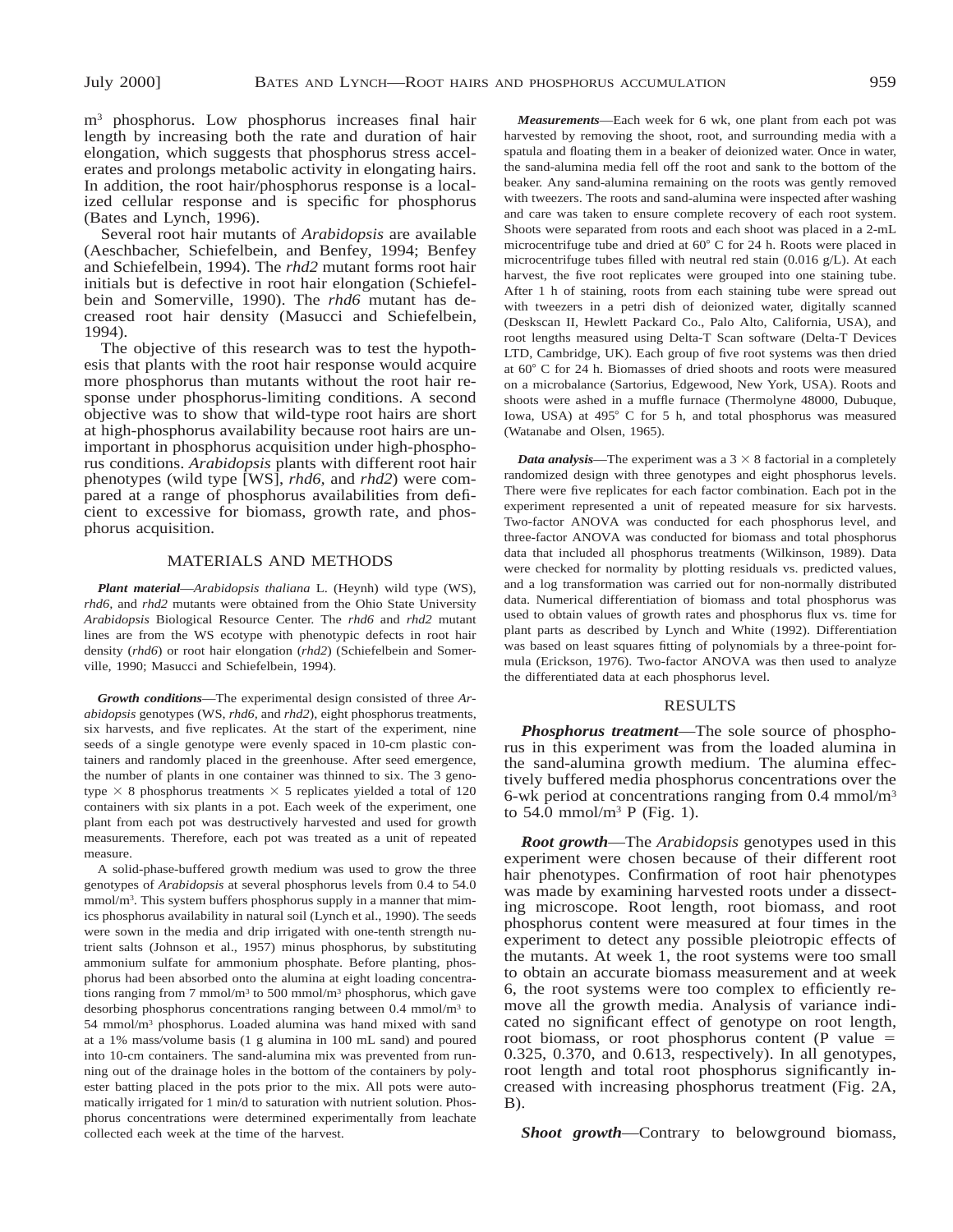

Fig. 1. Phosphorus concentration of leachate in pots containing loaded alumina and irrigated with zero-phosphorus nutrient solution. Treatments 1 to 8 ranged from 0.4 to 54.0 mmol/m<sup>3</sup> phosphorus.  $N =$ 6. Bars indicate  $\pm$  1 SE.

there was a significant effect of genotype on final shoot biomass at the different phosphorus treatments (Fig. 3). Wild-type plants reached maximum biomass at a lower media phosphorus concentration than did the two root hair mutants. Examination of the genotype  $\times$  media phosphorus  $\times$  time interaction shows the greatest effect of root hairs at intermediate phosphorus concentrations and later time points (Fig. 4). At the lowest phosphorus treatment, 0.4 mmol/m3 phosphorus, all plants were small and the interaction of genotype and harvest on biomass was marginally significant ( $\dot{P}$  value = 0.028). At the next four phosphorus treatments (0.9–4.1 mmol/m3 phosphorus) shoot biomass increased as phosphorus treatment increased. At these treatments, the interaction of genotype and harvest was strongly significant (*P* value  $\leq 0.001$ ). The wild-type root hair genotype had significantly more shoot biomass than the low root hair density *rhd6* mutant or the no root hair *rhd2* mutant. The three highest phosphorus treatments (6.3, 17.2, and 54.0 mmol/m<sup>3</sup> phosphorus) did not show significant differences in shoot biomass between the three genotypes. At the highest phosphorus treatment, there was no separation between wildtype and mutant plants. Patterns across low- and medium-phosphorus treatments indicate that the wildtype shoot biomass was greater than the *rhd6* mutant, which was greater than the *rhd2* mutant. As phosphorus treatment increases, *rhd6* shoot biomass increased to equal WS before *rhd2.*

*Plant phosphorus status*—Genotype did not affect shoot phosphorus concentration (Fig. 5). Shoot phosphorus concentration in all genotypes and phosphorus treatments increased to a maximum value of  $\sim 1$  µmol P/mg biomass. The time for tissue phosphorus concentration to reach that maximum was affected by phosphorus treatment. Maximum phosphorus concentration occurred at 5 wk in the lowest phosphorus treatment, 4 wk at the medium phosphorus treatment, and 3 wk at the highest phosphorus treatment.



Fig. 2. Root characteristics of wild type (WS), low root hair density (*rhd6*), and no root hair (*rhd2*) *Arabidopsis* plants grown in sand-alumina media at eight different phosphorus concentrations (data shown for week 4). There was no significant effect of genotype on any of the parameters measured.  $N = 5$ .

*Specific phosphorus absorption rates*—The amount of total phosphorus accumulation per week per millimetre root was calculated and termed specific phosphorus absorption rate (Fig. 6). At  $1.5 \text{ mmol/m}^3$  phosphorus, specific phosphorus absorption rate was greater in the wild type than root hair mutant genotypes. At the lowest and highest phosphorus treatments, there was no significant difference in phosphorus absorption per unit root length between the three genotypes.

### DISCUSSION

*Phosphorus treatment*—The sand-alumina mix proved to be a useful tool in creating a range of phosphorus treatments. In this experiment, eight different phosphorus treatments were achieved by loading alumina with eight different phosphorus concentrations. The alumina desorbed phosphorus consistently over the 6-wk period. We measured phosphorus desorption from 0.4 to 54.0 mmol/ m<sup>3</sup> phosphorus. In nutrient solution, phosphorus is con-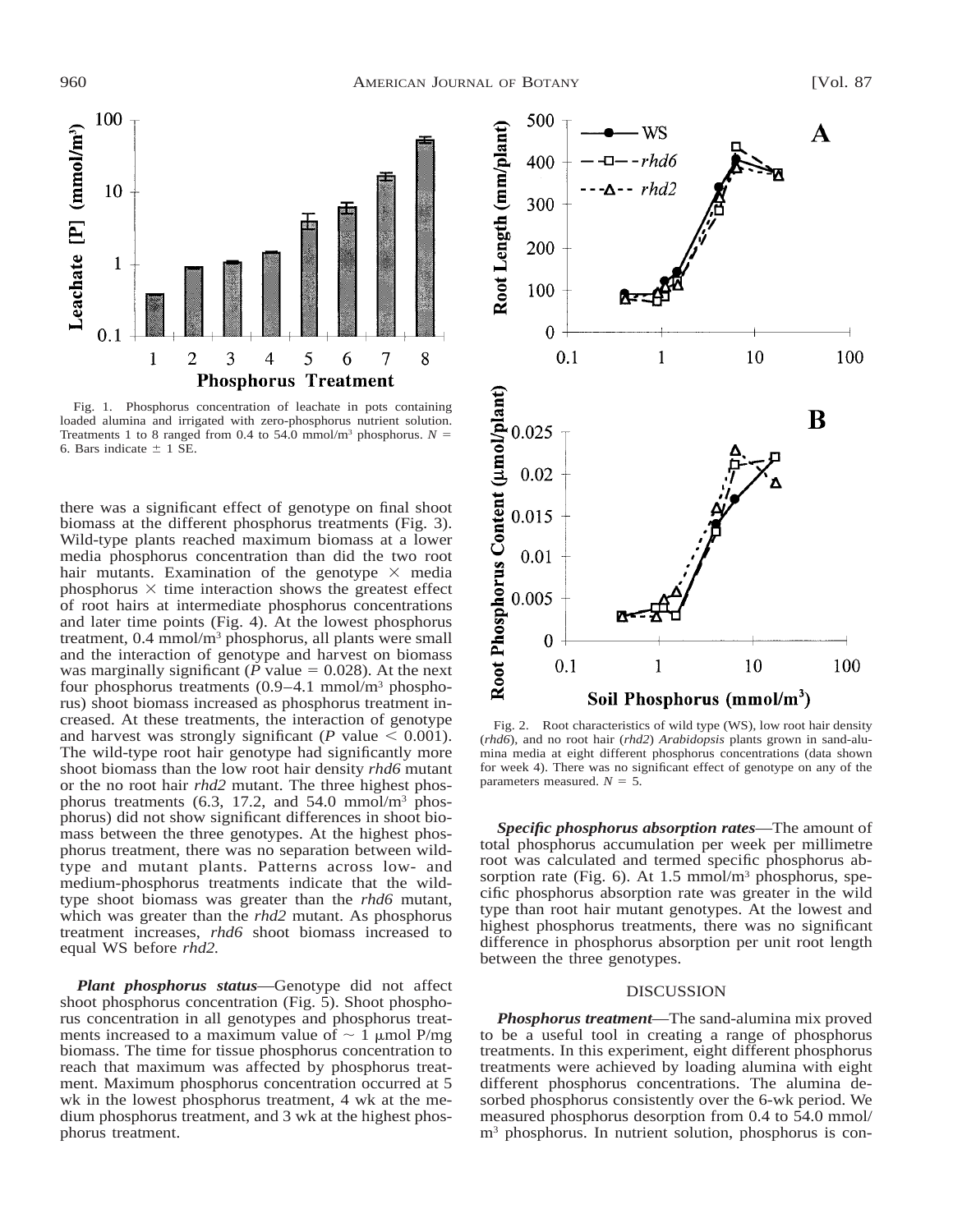

Fig. 3. Final shoot biomass (wk 6) of WS, *rhd6,* and *rhd2 Arabidopsis* plants grown in sand-alumina media buffered at eight different phosphorus concentrations. Wild-type plants reached maximum shoot biomass at a lower external phosphorus concentration that either of the two mutants.  $N = 5$ . Bars indicate  $\pm$  1 SE.

tinuously and readily accessible to the plant because of continuous mixing of the solution. In sand irrigated with nutrient solution, phosphorus is accessible to the roots for only a short duration after irrigation. Neither nutrient solution nor sand irrigation provides diffusion-limited phosphorus conditions. The sand-alumina media provided temporal and spatial desorption of phosphorus.

In a previous study, root hair length in wild-type *Arabidopsis* was  $\sim$  1 mm at 1 mmol/m<sup>3</sup> phosphorus and  $\sim$ 0.5 mm at 50 mmol/m3 phosphorus (Bates and Lynch, 1996). In that study we showed that root hair length decreases logarithmically with increasing phosphorus concentration. The sand-alumina media in this study successfully gave insufficient  $(0.4 \text{ and } 0.9 \text{ mmol P/m}^3)$ , moderate  $(1.1, 1.5,$  and  $4.1$  mmol  $P/m<sup>3</sup>$ ), and sufficient  $(6.3,$ 17.2, 54.0 mmol P/m3) phosphorus availabilities. Root hair length was checked under a dissecting scope and conformed to the pattern observed in our earlier study.

*Effect of root hairs on root growth*—The presence of root hairs in WS, the decreased density of root hairs in *rhd6*, and the lack of root hairs in *rhd2* did not have a significant effect on root length (not including root hairs), root mass, or root phosphorus status. Thus, differences between WS and the two mutant genotypes were restricted to the root hair mutations and not plieotropic effects on other aspects of root growth.

*Effect of root hairs on shoot growth*—At the lowest phosphorus treatment, all of the plants were very small and dark green. We previously showed that in wild-type plants low-phosphorus availability increased root hair length as well as density (Bates and Lynch, 1996). Longer and more dense root hairs did not substantially increase shoot biomass or phosphorus absorption at very low phosphorus availabilities. It is possible that phosphorus availability was the limiting factor to specific phosphorus absorption and growth despite differential root hair growth.



Fig. 4. Shoot biomass of WS, *rhd6,* and *rhd2* plants grown in sandalumina media buffered at eight phosphorus concentrations. Plants with normal root hair growth have greater shoot biomass at low- and moderate phosphorus availabilities and at later time points; however, all genotypes have the same shoot biomass at the highest phosphorus concentration. Note the difference in Y-axis scales.  $N = 5$ . Bars indicate  $± 1$  SE.

At moderate phosphorus availability (1.1, 1.5, and 4.1  $mmol/m<sup>3</sup>$  phosphorus), wild-type plants had significantly greater shoot biomass and absolute growth rate than the root hair mutants. The *rhd6* plants tended to have greater shoot biomass and absolute growth rate than the *rhd2* plants. Root hair genotype did not affect root biomass, root phosphorus concentration, or shoot phosphorus concentration. Therefore, the larger shoots of WS plants indicated an increase in total phosphorus uptake. This was further illustrated by greater specific phosphorus absorption by WS plants at moderate phosphorus availabilities. We suggest that root hairs increase the absorptive surface area of the root, which increases phosphorus accumulation under moderate-to-low phosphorus availabilities. Under these phosphorus conditions, phosphorus avail-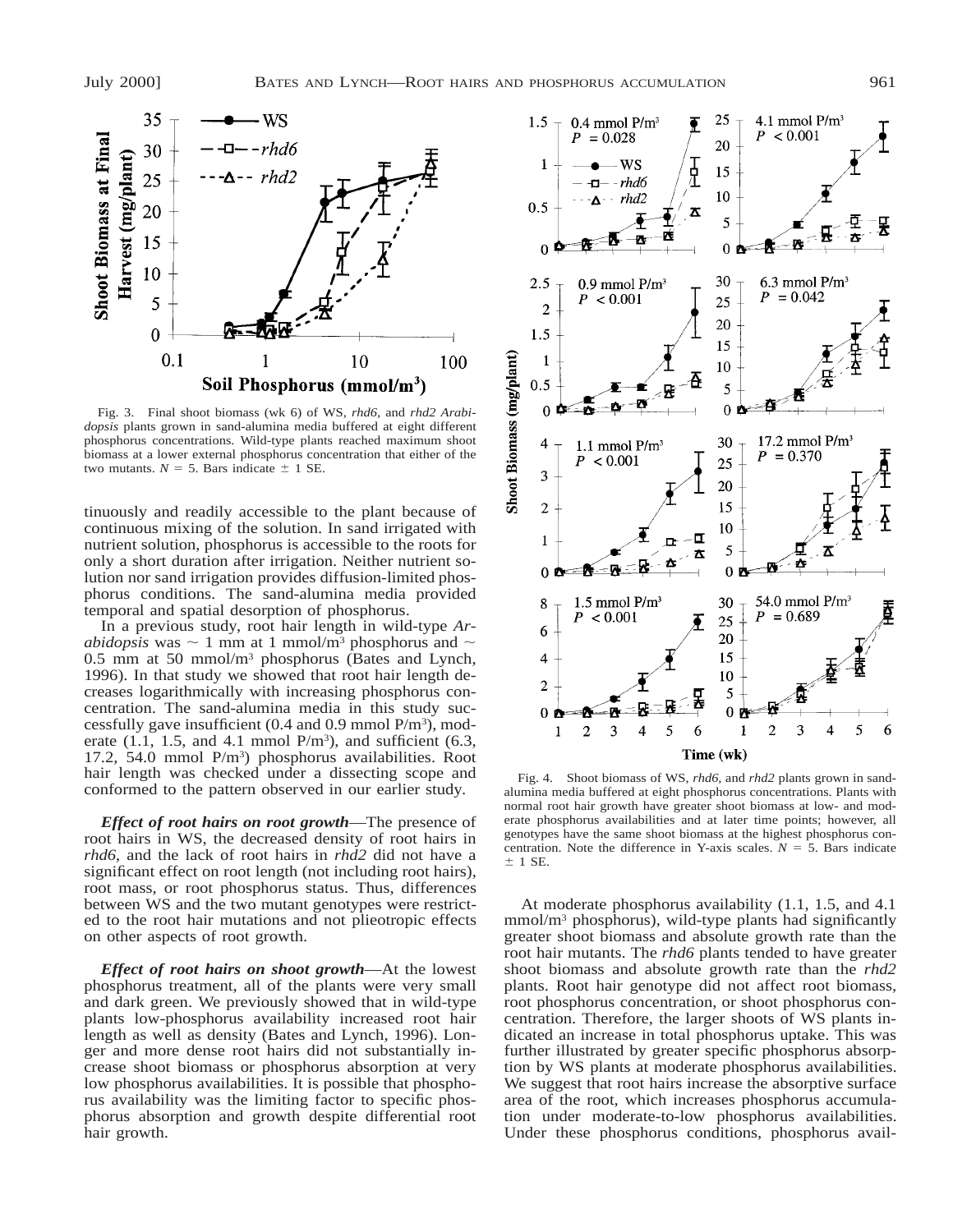



Fig. 5. Shoot phosphorus concentration of WS, *rhd6,* and *rhd2 Arabidopsis* plants grown in low-, medium-, and high-phosphorus concentrations. There was no difference between genotypes (all *P* values  $> 0.05$ ); however, the higher the phosphorus treatment, the shorter time it took for shoots to maximize phosphorus concentration.  $N = 5$ . Bars indicate  $\pm$  1 SE.

ability is a limiting factor to shoot growth that can be partially ameliorated by increasing the absorptive surface area of the root.

At sufficient phosphorus availabilities (6.3, 17.2, and 54.0 mmol  $P/m^3$ ), there was no significant difference in shoot biomass, absolute growth rate, or specific phosphorus absorption, indicating that root hairs were not important for phosphorus accumulation. Phosphorus was available and equally absorbed by the three genotypes. These data also show that the sufficient phosphorus treatment was high enough to equalize growth in the three genotypes and to create a control with which we can compare the lower phosphorus treatments. Since the concentration of phosphorus supplied by the alumina was relatively high, availability of phosphorus to roots was high and

Fig. 6. Specific phosphorus absorption of WS, *rhd6,* and *rhd2 Arabidopsis* roots grown in low-, medium-, and high-phosphorus concentrations. WS plants took up more phosphorus per root length than the *rhd2* mutant in low phosphorus and more than both root hair mutants at medium phosphorus.  $\overline{N} = 5$ . Bars indicate  $\pm$  1 SE.

root hairs were not needed to explore a greater soil volume for maximum uptake of phosphorus.

The similarity of tissue phosphorus concentration at all phosphorus levels and for all genotypes implies a direct relationship between shoot biomass and total shoot phosphorus, which indicates that plant growth was limited by phosphorus availability and not other resources such as carbon or nitrogen.

We conclude that under limiting phosphorus availability root hairs benefited *Arabidopsis* plants by increasing phosphorus uptake per unit root length. Since phosphorus